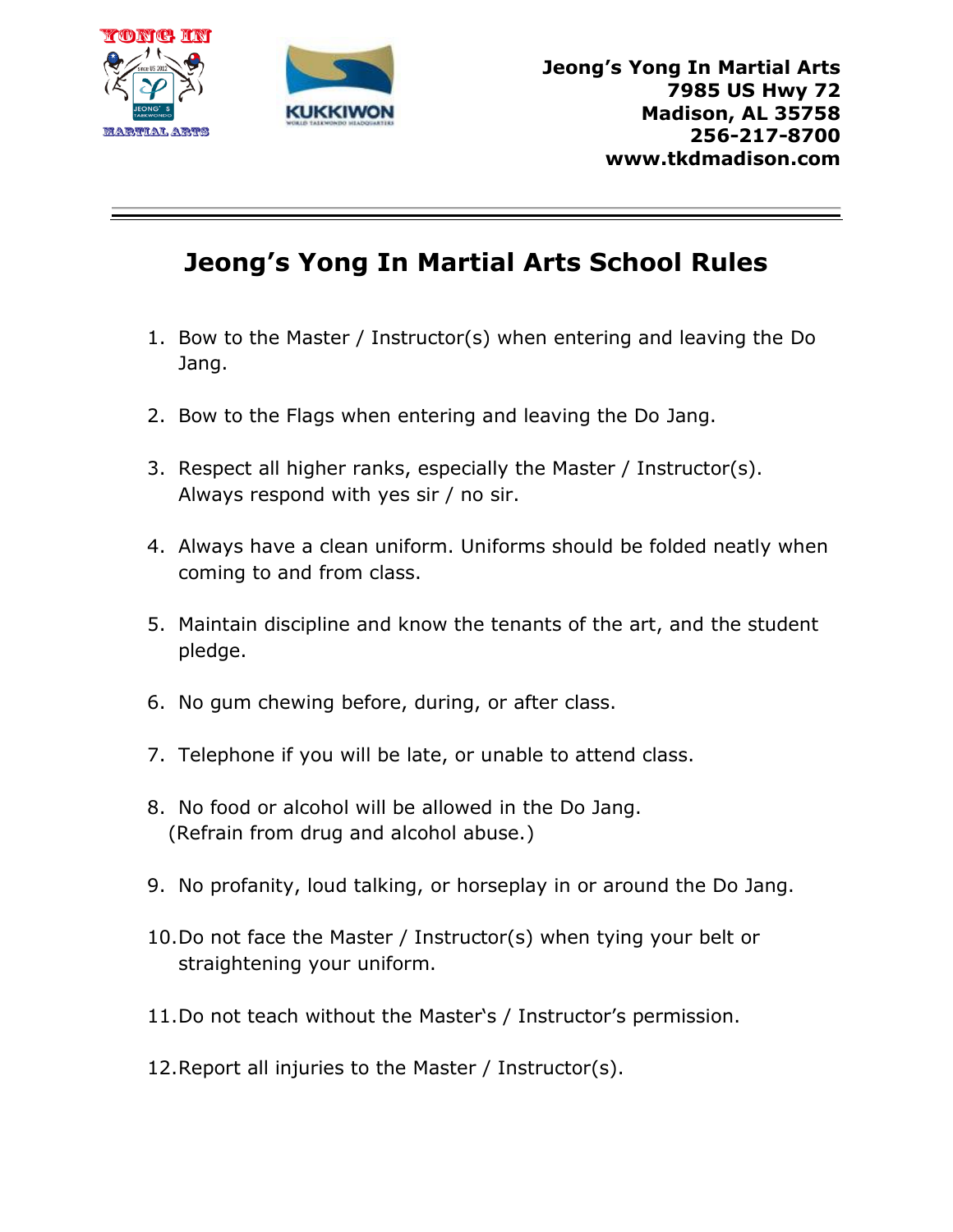



- 13.Do not engage in any activities that might degrade the reputation of the Academy or the code of Tae Kwon Do ethics.
- 14.Approval of the Master must be obtained before participating in any tournament or competition.
- 15.The school will proudly display any trophies/medals a student wins in open competition.
- 16.Do not leave class until you are dismissed (this includes restroom and water breaks).
- 17.Students are not allowed in the office unless conducting a business transaction.

Anyone not following these rules may be reduced in rank.